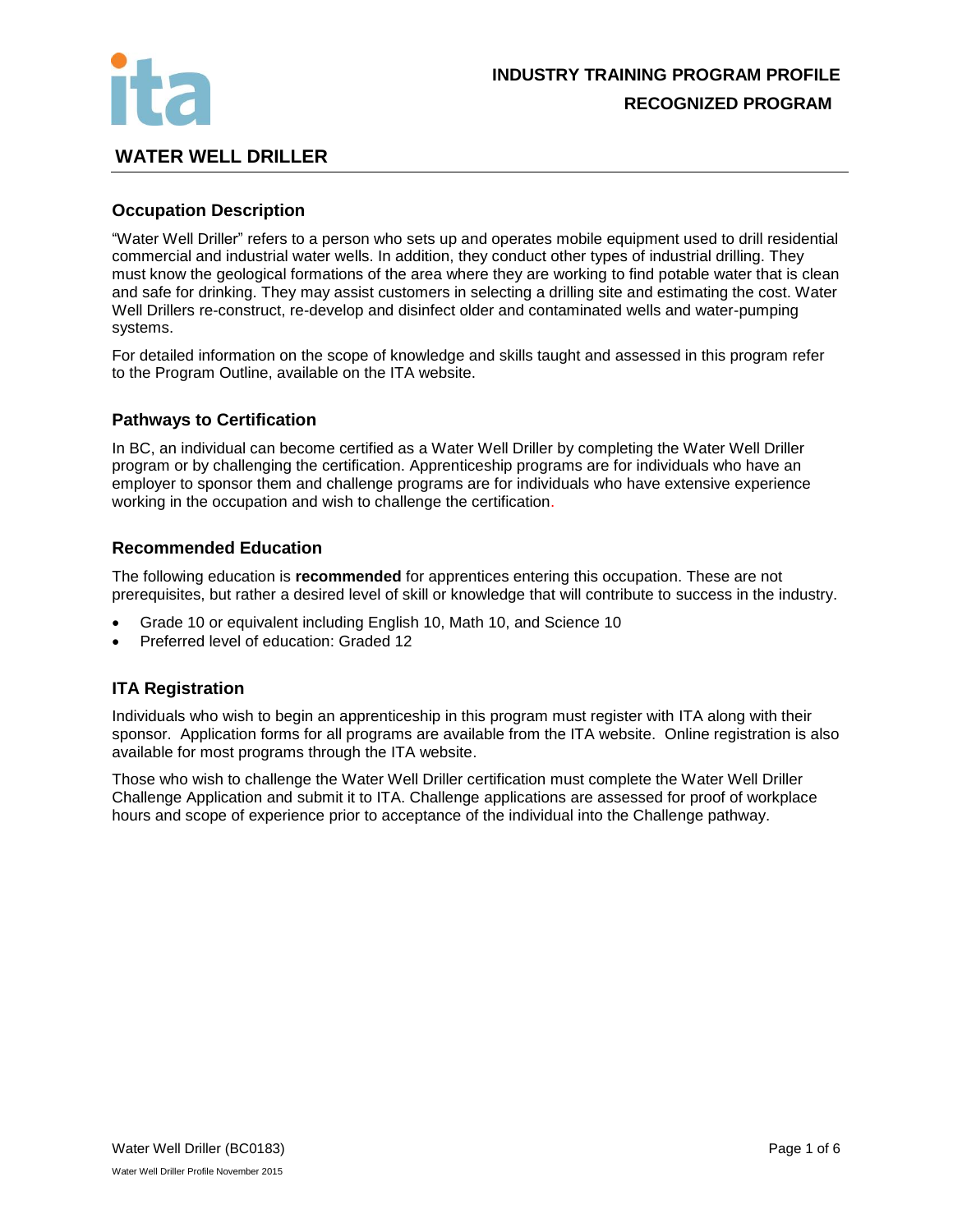

## **Apprenticeship Pathway**

This graphic provides an overview of the Water Well Driller apprenticeship pathway.



CROSS-PROGRAM CREDITS *None*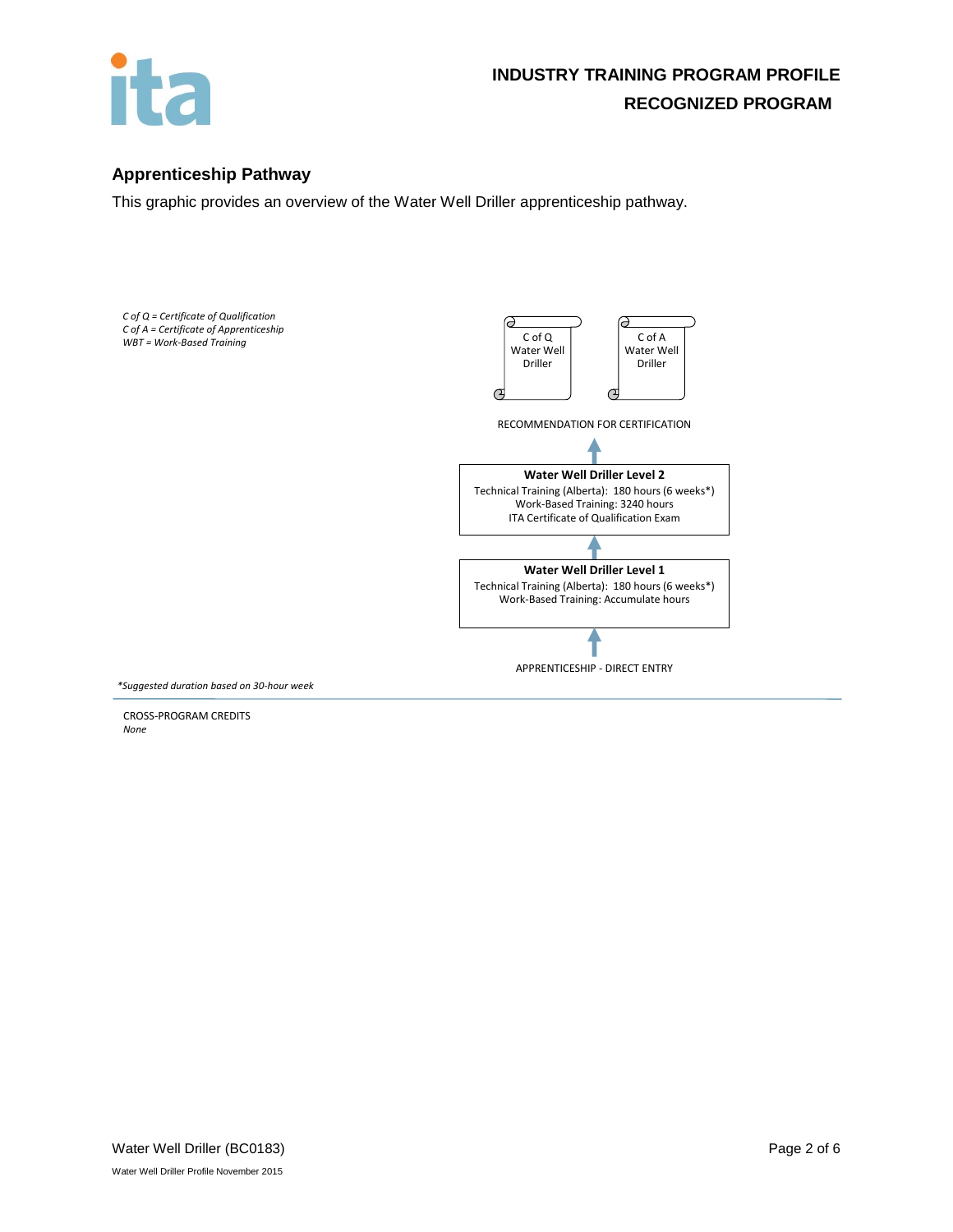

|                                       | <b>Apprenticeship Program Standards</b>                                                                                                                                                                                                                                                                                                                                                  |                                                                                                                                      |  |
|---------------------------------------|------------------------------------------------------------------------------------------------------------------------------------------------------------------------------------------------------------------------------------------------------------------------------------------------------------------------------------------------------------------------------------------|--------------------------------------------------------------------------------------------------------------------------------------|--|
| <b>Credentials Awarded</b>            | Water Well Driller - Certificate of Qualification<br>• Water Well Driller - Certificate of Apprenticeship                                                                                                                                                                                                                                                                                |                                                                                                                                      |  |
| <b>ITA Registration Prerequisites</b> | Agreement signed by the employer to sponsor the apprentice<br>٠<br>Note: Technical training for this program is delivered in Alberta by Red Deer College.<br>٠<br>An ITA ID number is created when you register in the program in BC, but you must<br>have an Alberta ID number as well in order to register for technical training. Contact<br>ITA to have this number created for you. |                                                                                                                                      |  |
| <b>Completion Requirements</b>        | Certification as a Water Well Driller is awarded upon successful completion of:                                                                                                                                                                                                                                                                                                          |                                                                                                                                      |  |
|                                       | Requirement                                                                                                                                                                                                                                                                                                                                                                              | <b>Level of Achievement Required</b>                                                                                                 |  |
|                                       | Technical Training (Delivered in<br>Alberta by Red Deer College)                                                                                                                                                                                                                                                                                                                         | Minimum 70% in each level of technical training:<br>• Level 1: 180 hours (or 6 weeks*)<br>• Level 2: 180 hours (or 6 weeks*)         |  |
|                                       | <b>ITA Certificate of Qualification Exam</b>                                                                                                                                                                                                                                                                                                                                             | • Minimum 70%                                                                                                                        |  |
|                                       | <b>Work-Based Training</b>                                                                                                                                                                                                                                                                                                                                                               | $\bullet$ 3,240 hours                                                                                                                |  |
|                                       | Recommendation for Certification                                                                                                                                                                                                                                                                                                                                                         | • Recommendation for certification signed by<br>the Sponsor and an individual holding<br>credentials eligible for sign-off authority |  |
|                                       | (*Assuming 30 hours in school per week)                                                                                                                                                                                                                                                                                                                                                  |                                                                                                                                      |  |
| <b>Program Duration</b>               | Duration varies depending on how training is delivered, but the program generally takes<br>2 years to complete.                                                                                                                                                                                                                                                                          |                                                                                                                                      |  |
|                                       | The technical training requirement is typically met through block-release training (full-<br>time, at school) delivered by an ITA-approved training provider. It can also be met<br>through approved alternative training models (e.g., distance education, online, part-time)<br>and/or level challenge where these options are available.                                              |                                                                                                                                      |  |
| <b>Sign-off Authority</b>             | Credentials eligible to sign-off on the Recommendation for Certification:                                                                                                                                                                                                                                                                                                                |                                                                                                                                      |  |
|                                       | • Water Well Driller – Certificate of Qualification<br>• BC Ground Water Association Certificate                                                                                                                                                                                                                                                                                         |                                                                                                                                      |  |
| <b>Challenging a Level</b>            | The following levels of technical training can be challenged for advanced placement in<br>this program                                                                                                                                                                                                                                                                                   |                                                                                                                                      |  |
|                                       | Level                                                                                                                                                                                                                                                                                                                                                                                    | <b>Prerequisites</b>                                                                                                                 |  |
|                                       | None<br>٠                                                                                                                                                                                                                                                                                                                                                                                | ■ n/a                                                                                                                                |  |
| <b>Cross-Program Credits</b>          | Individuals who hold the credentials listed below are entitled to receive partial credit<br>toward the completion requirements of this program                                                                                                                                                                                                                                           |                                                                                                                                      |  |
|                                       | <b>Credential</b>                                                                                                                                                                                                                                                                                                                                                                        | Credit(s) Granted                                                                                                                    |  |
|                                       | None                                                                                                                                                                                                                                                                                                                                                                                     | $\blacksquare$ n/a                                                                                                                   |  |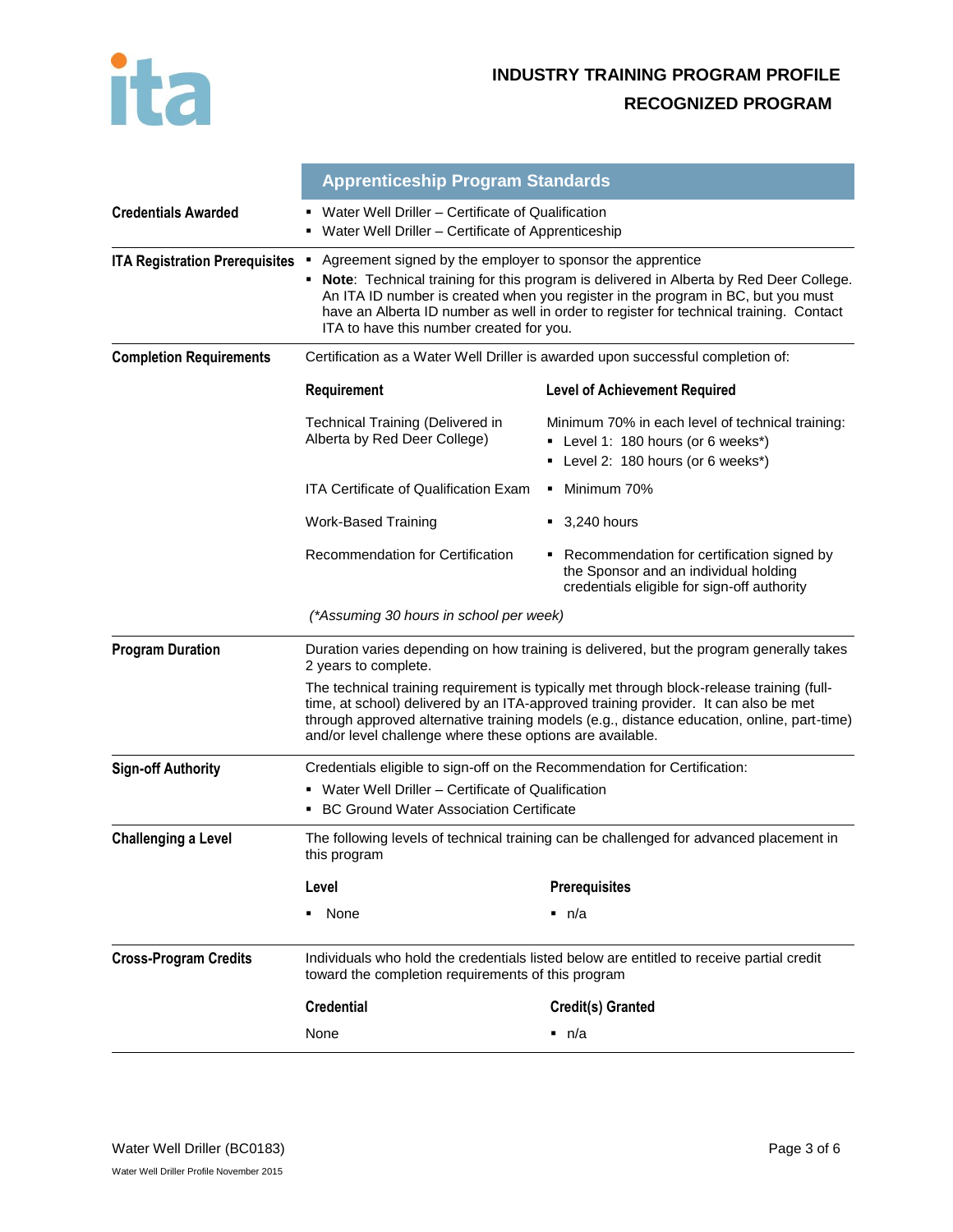

## **Challenge Pathway**

This graphic provides an overview of the Water Well Driller challenge pathway.



CREDIT FOR PRIOR LEARNING

*Individuals who hold the credentials listed below are entitled to receive partial credit toward the completion requirements of this program*

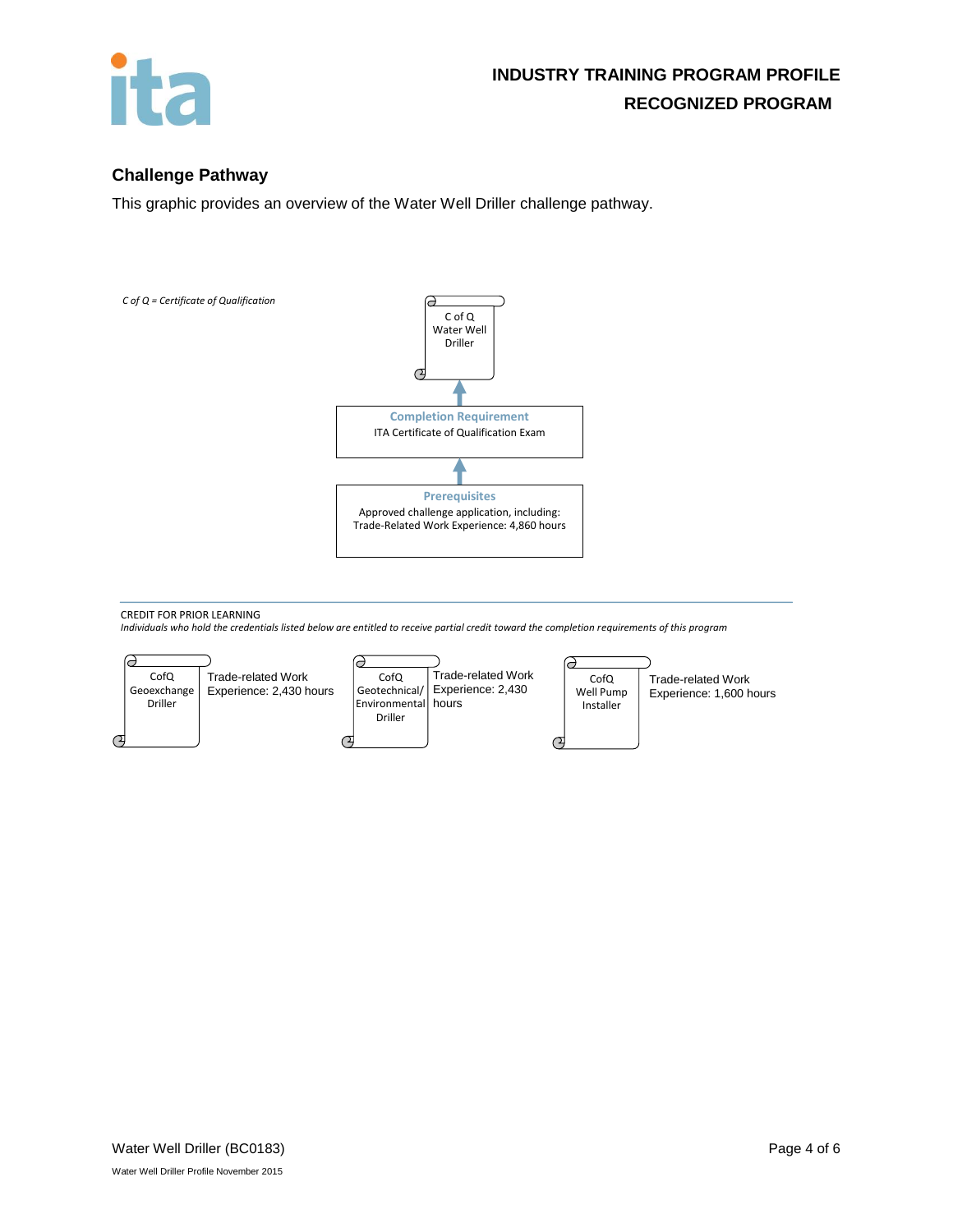

# **INDUSTRY TRAINING PROGRAM PROFILE RECOGNIZED PROGRAM**

|                                       | <b>Challenge Program Standards</b>                                                                                                                      |                                      |  |
|---------------------------------------|---------------------------------------------------------------------------------------------------------------------------------------------------------|--------------------------------------|--|
| <b>Credentials Awarded</b>            | Water Well Driller – Certificate of Qualification                                                                                                       |                                      |  |
| <b>ITA Registration Prerequisites</b> | An approved Challenge Application, which includes:<br>4,860 documented hours of directly related experience working in the occupation<br>$\blacksquare$ |                                      |  |
| <b>Credit for Prior Learning</b>      | Individuals who hold the credentials listed below are considered to have met, or partially<br>met, the prerequisites for challenging this program:      |                                      |  |
|                                       | <b>Credential</b>                                                                                                                                       | Credit(s) Granted                    |  |
|                                       | Geoexchange Driller – Certificate of<br>Qualification                                                                                                   | • Work experience: 2,430 hours       |  |
|                                       | Geotechnical/Environmental Driller -<br>Certificate of Qualification                                                                                    | Work experience: 2,430 hours         |  |
|                                       | Well Pump Installer- Certificate of<br>Qualification                                                                                                    | • Work experience: 1,600 hours       |  |
| <b>Completion Requirements</b>        | Certification as a Water Well Driller is awarded upon successful completion of:                                                                         |                                      |  |
|                                       | Requirement                                                                                                                                             | <b>Level of Achievement Required</b> |  |
|                                       | <b>ITA Certificate of Qualification Exam</b>                                                                                                            | Minimum 70%                          |  |